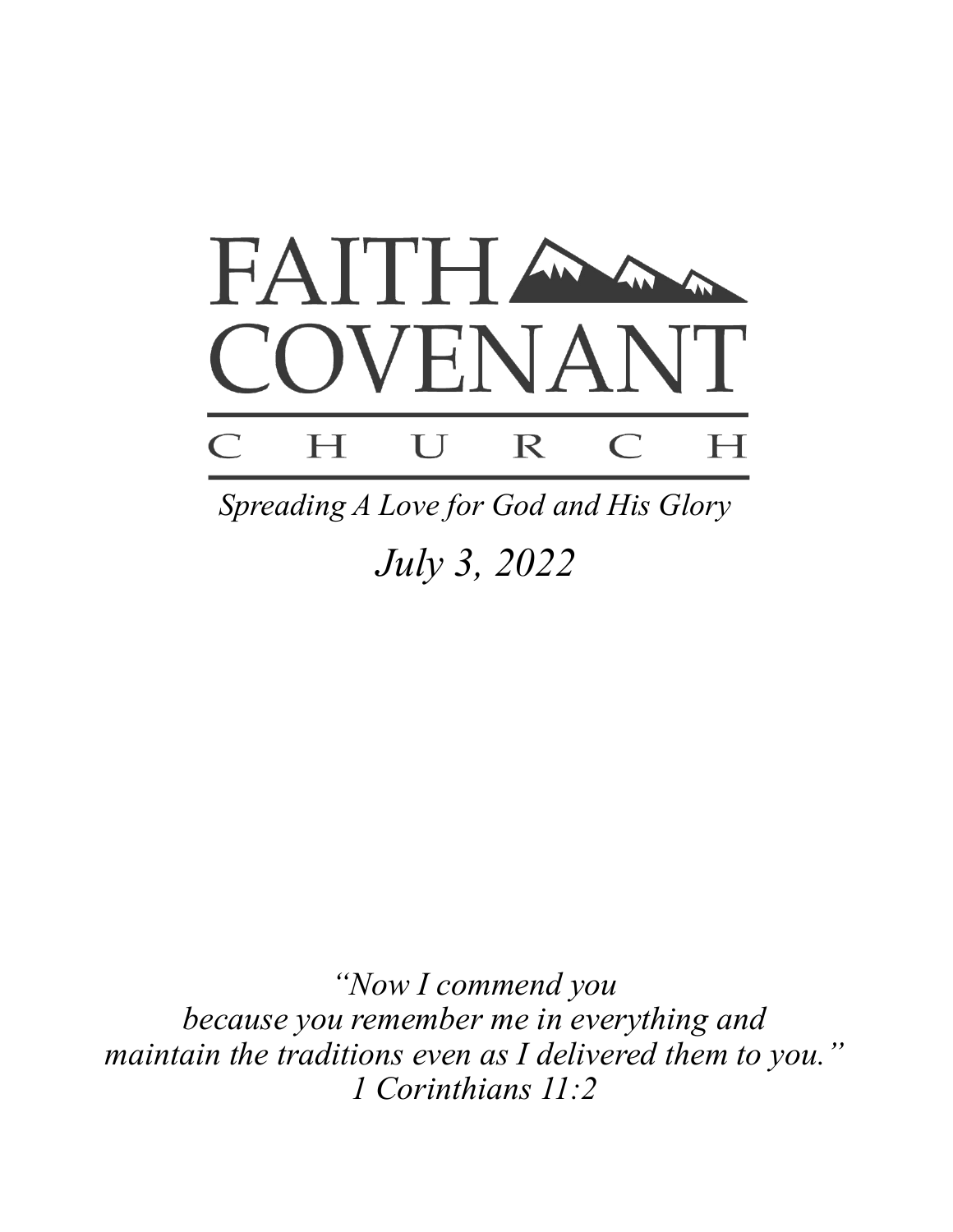## **WELCOME & ANNOUNCEMENTS**

*Our worship is a response to God's initiative. The pattern of our worship reflects the go*s*pel.*

## \***CALL TO WORSHIP:** *Psalm 34:1-3*

Leader: I will bless the LORD at all times; his praise shall continually be in my mouth. My soul makes its boast in the LORD; let the humble hear and be glad. Oh, magnify the LORD with me, and let us exalt his name together!

# **\*IMMORTAL, INVISIBLE, GOD ONLY WISE** *- Hymn #38*

Immortal, invisible, God only wise, in light inaccessible hid from our eyes, most blessed, most glorious, the Ancient of Days, almighty, victorious, thy great name we praise.

Unresting, unhasting, and silent as light, nor wanting, nor wasting, thou rulest in might: thy justice, like mountains high soaring above, thy clouds which are fountains of goodness and love.

Great Father of glory, pure Father of light, thine angels adore thee, all veiling their sight; all praise we would render; O help us to see 'tis only the splendor of light hideth thee!

**\*PRAYER OF PRAISE**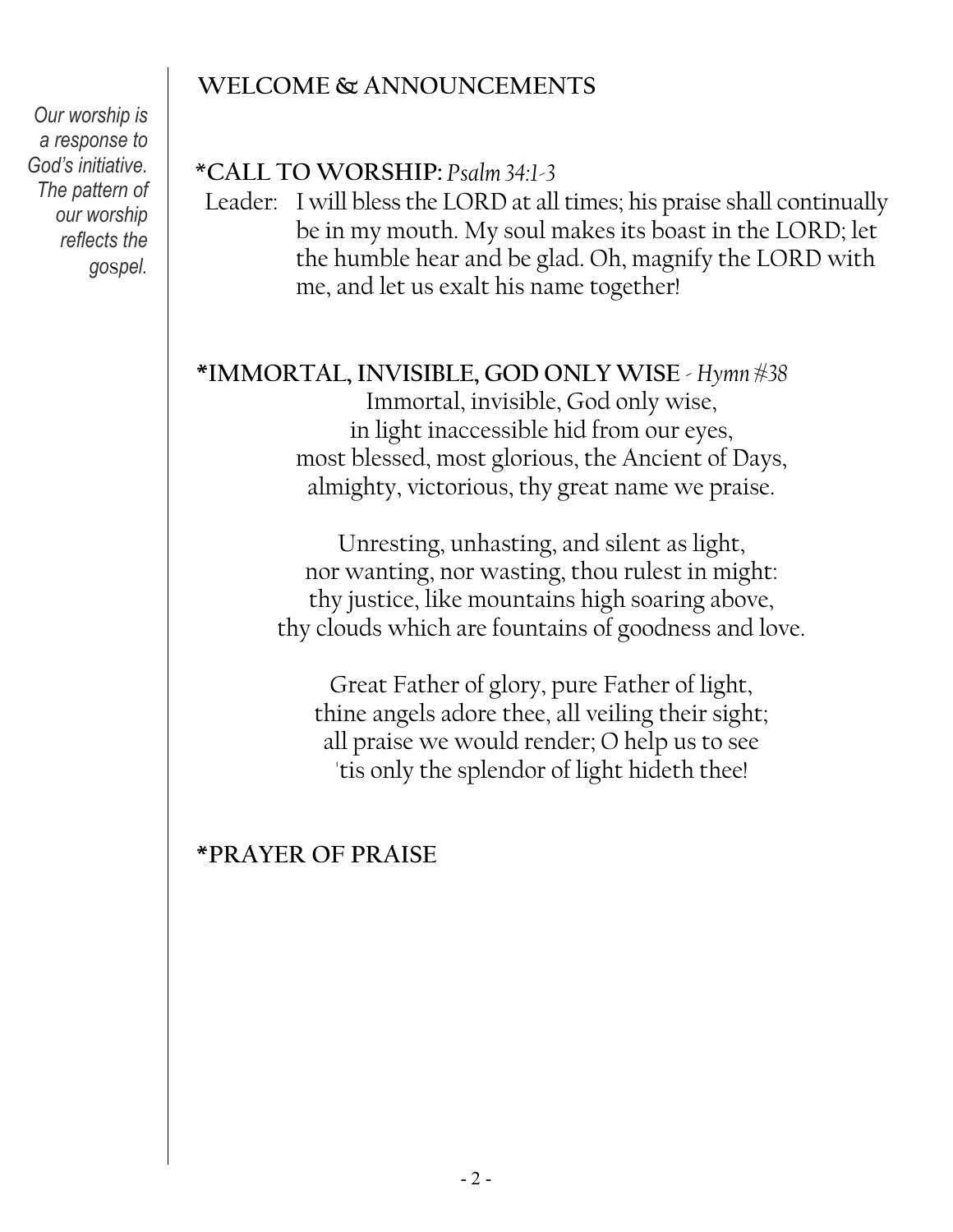#### **\*EVEN SO COME**

All of creation all of the earth Make straight a highway a path for the Lord Jesus is coming soon

Call back the sinner wake up the saint Let ev'ry nation shout of Your fame Jesus is coming soon

*(Chorus) Like a bride waiting for her groom We'll be a church ready for You Ev'ry heart longing for our King we sing Even so come Lord Jesus come Even so come Lord Jesus come*

There will be justice all will be new Your name forever faithful and true Jesus is coming soon *(Chorus)*

> *(Bridge 2x) So we wait, we wait for you God we wait; you're coming soon (Chorus) Even so come Lord Jesus come*

#### **God Calls Us**

The Lord summons his people to worship and we respond in obedience. The Lord's call is a call to action. We gather, praise, adore, give thanks, etc. The Call to Worship is a joyful summons and a clear reminder that worship is our coming into God's presence by his command, and not our command that He come into our presence.

*\*Indicates when to stand. All Music Copied Under CCLI License #34680*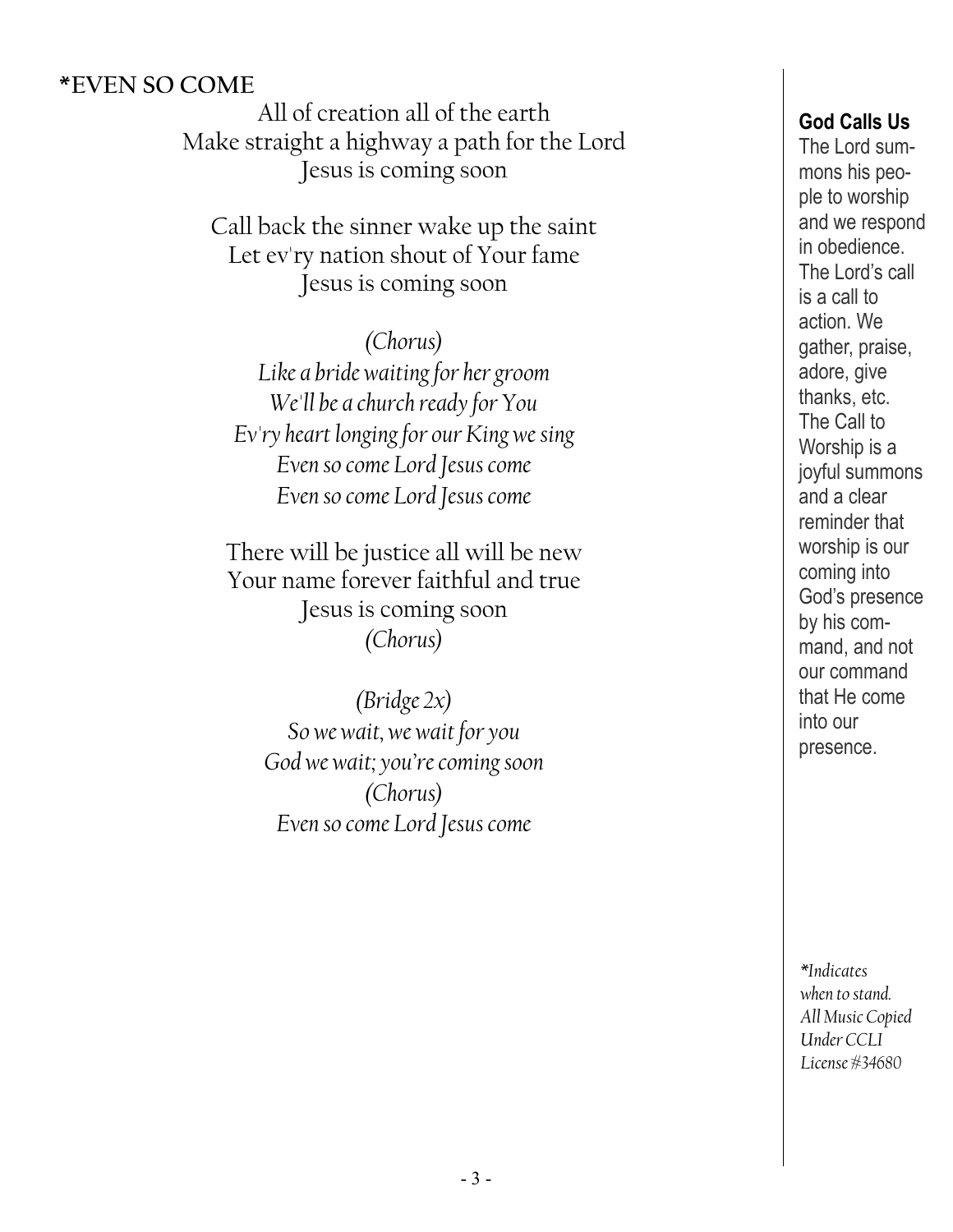# **COMMON CONFESSION OF SIN SCRIPTURE OF EXHORTATION:** *Psalm 34:9-12*

Oh, fear the LORD, you his saints, for those who fear him have no lack! The young lions suffer want and hunger; but those who seek the LORD lack no good thing. Come, O children, listen to me; I will teach you the fear of the LORD. What man is there who desires life and loves many days, that he may see good?

**All: Most merciful God whose Son, Jesus Christ, was tempted in every way, yet was without sin, we confess before you our own sinfulness; we have hungered after that which does not satisfy; we have compromised with evil; we have doubted your power to protect us. Forgive our lack of faith; have mercy on our weakness. Restore in us such trust and love that we may walk in your ways and delight in doing your will. This we ask for Jesus' sake. Amen.**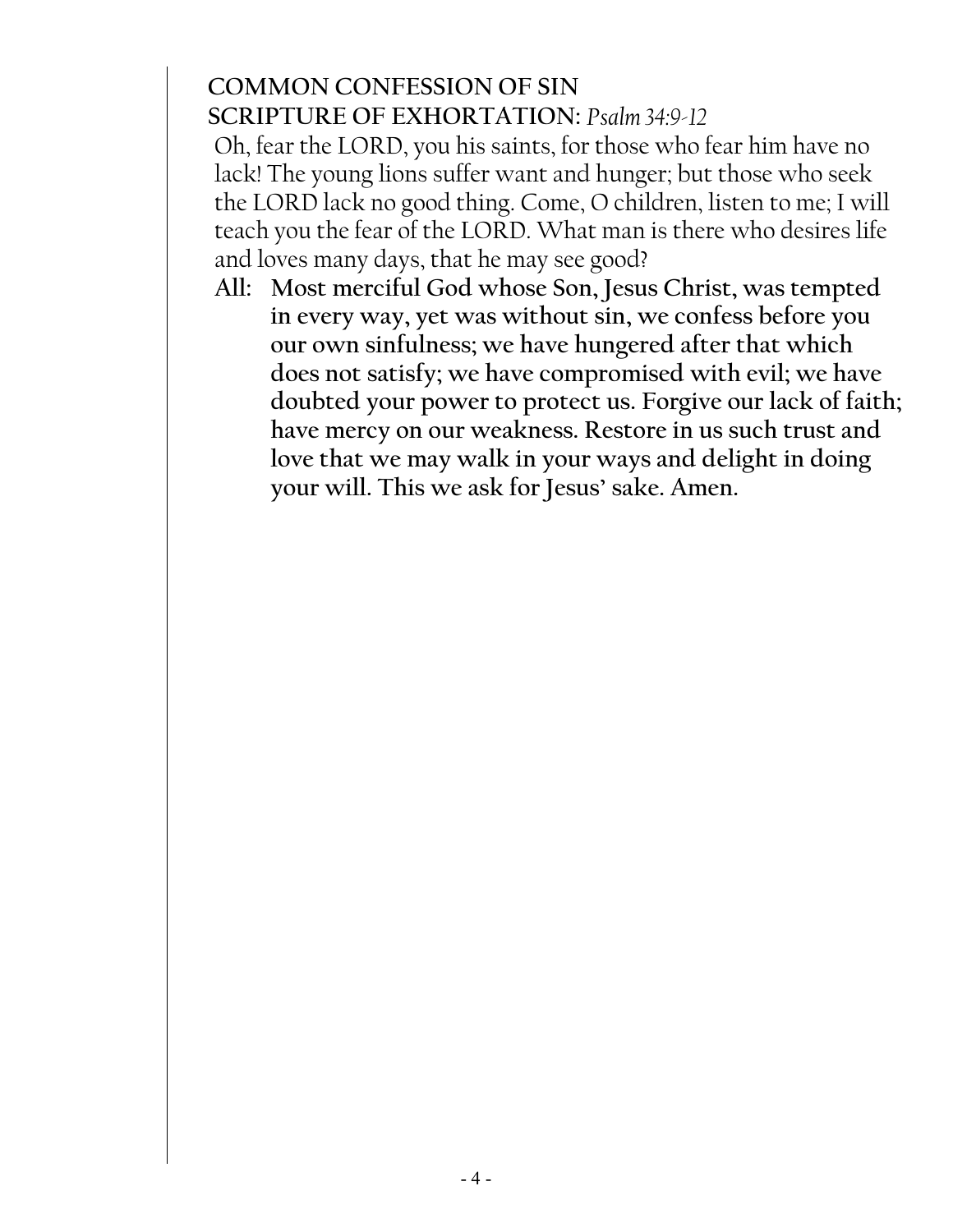# **DECLARATION OF GRACE:** *Psalm 34:18-22*

The LORD is near to the brokenhearted and saves the crushed in spirit. Many are the afflictions of the righteous, but the LORD delivers him out of them all. He keeps all his bones; not one of them is broken. The LORD redeems the life of his servants; none of those who take refuge in him will be condemned.

#### **God Cleanses Us**

The biblical response to God's call to be in his presence is confessing our sins. We humble ourselves when we approach our God. This is a corporate prayer of all God's people. It is a great privilege of the gospel that we can stand forgiven before the Lord of glory.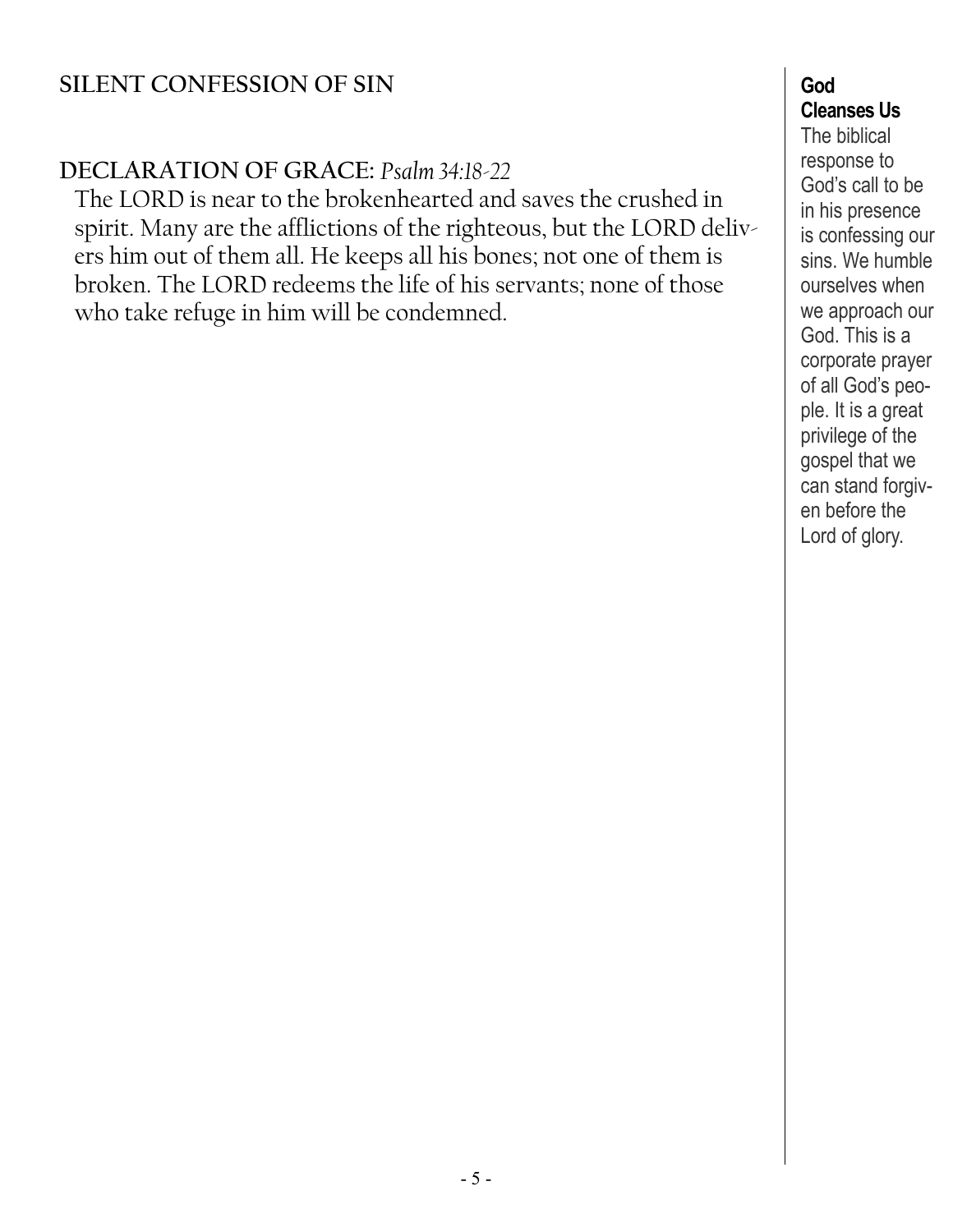## **WONDERFUL, MERCIFUL SAVIOR**

Wonderful, merciful Savior, precious Redeemer and friend. Who would have thought that a lamb could rescue the souls of men; Oh, you rescue the souls of men.

*(Chorus)*

*You are the one that we praise. You are the one we adore. You give the healing and grace our hearts always hunger for; Oh, our hearts always hunger for.*

Counselor, comforter, keeper; spirit we long to embrace. You offer hope when our hearts have hopelessly lost the way; Oh, we hopelessly lost the way. *(Chorus)*

Almighty, infinite Father faithfully loving your own. Here in our weakness you find us falling before your throne; Oh, we're falling before your throne. *(Chorus 2x)*

### **Offering**

We give back to God a portion of what he has given us to use to declare that he is Lord of all. (This is part of our service as a church family, and visitors should not feel obligated to participate.)

### **OFFERTORY & RESPONSE**

*Diaconal Offering today: Please use the Special Offering envelopes located in the pew racks. Reminder: please sign and pass the Attendance Register down the pew. Children ages 4-6 excused for Children's Church (downstairs Corner Classroom)*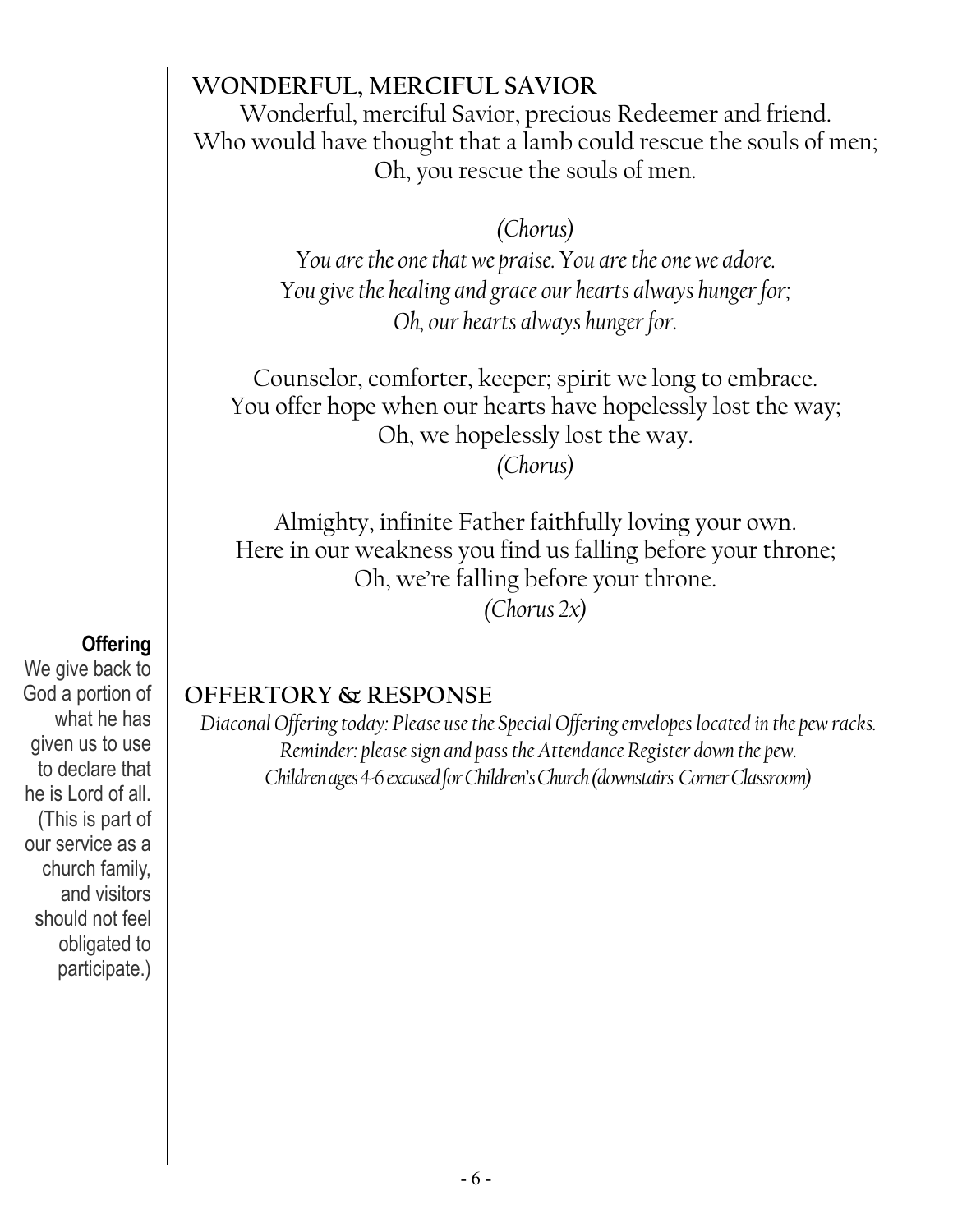## **WHAT A FRIEND WE HAVE IN JESUS**

What a Friend we have in Jesus, all our sins and griefs to bear! What a privilege to carry, ev'rything to God in prayer! O what peace we often forfeit, O what needless pain we bear, All because we do not carry, ev'rything to God in prayer.

Have we trials and temptations? Is there trouble anywhere? We should never be discouraged: take it to the Lord in prayer! Can we find a friend so faithful, who will all our sorrows share? Jesus knows our ev'ry weakness—take it to the Lord in prayer!

Are we weak and heavy laden, cumbered with a load of care? Precious Savior, still our Refuge—take it to the Lord in prayer! Do thy friends despise, forsake thee? Take it to the Lord in prayer! *In his arms He'll take and shield thee, thou wilt find a solace there.*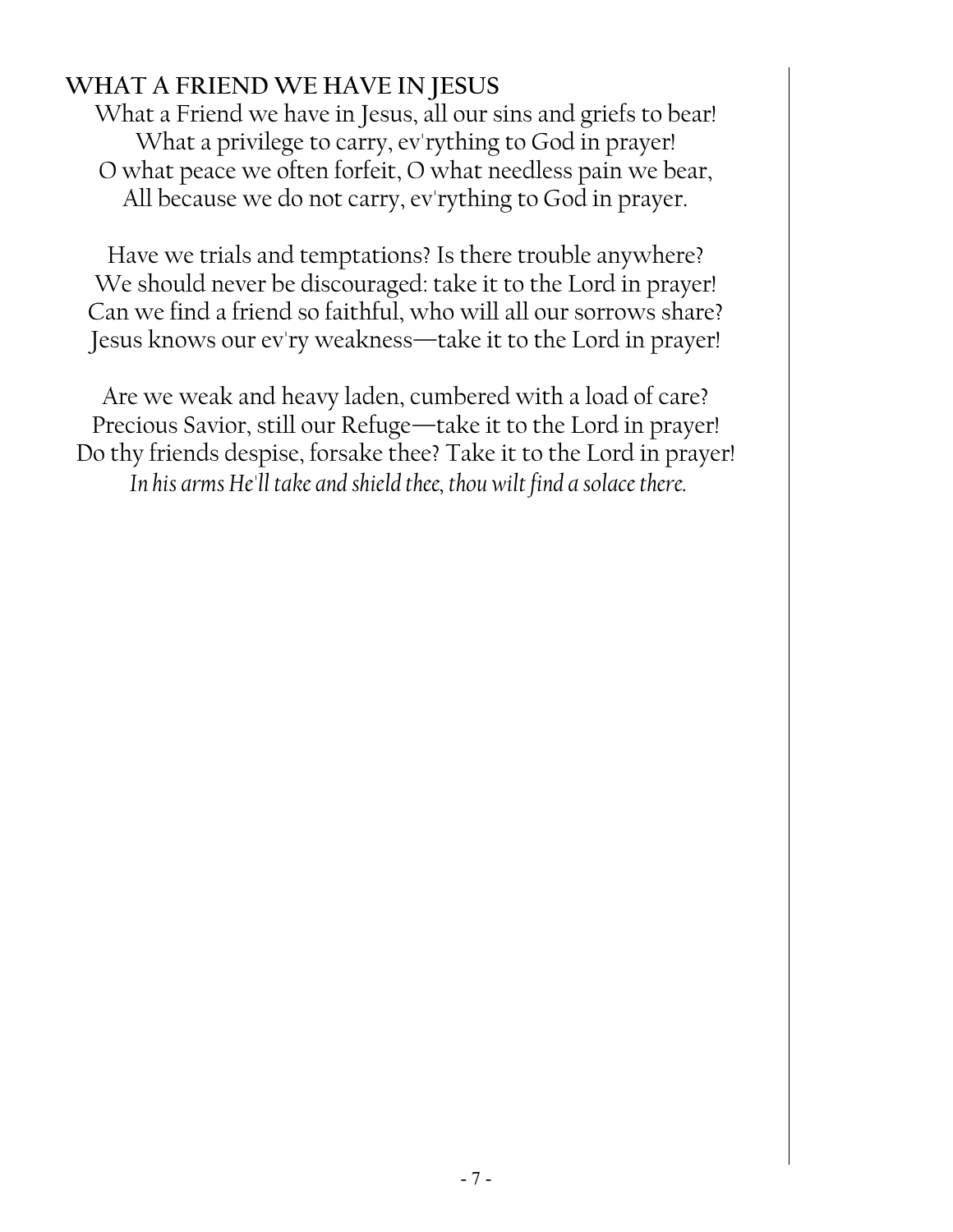## **Sermon Series: 1 Corinthians—Living in the Mess Pastor Lloyd Pierson, Ph.D. Living Out the Church in Culture — 1 Corinthians 11:2-16 (ESV)**

 $2$  Now I commend you because you remember me in everything and maintain the traditions even as I delivered them to you.<sup>3</sup> But I want you to understand that the head of every man is Christ, the head of a wife is her husband, and the head of Christ is God. <sup>4</sup> Every man who prays or prophesies with his head covered dishonors his head, <sup>5</sup> but every wife who prays or prophesies with her head uncovered dishonors her head, since it is the same as if her head were shaven. <sup>6</sup> For if a wife will not cover her head, then she should cut her hair short. But since it is disgraceful for a wife to cut off her hair or shave her head, let her cover her head.  $^7$  For a man ought not to cover his head, since he is the image and glory of God, but woman is the glory of man. <sup>8</sup> For man was not made from woman, but woman from man. <sup>9</sup> Neither was man created for woman, but woman for man.  $^{10}$  That is why a wife ought to have a symbol of authority on her head, because of the angels.  $^{\text{II}}$  Nevertheless, in the Lord woman is not independent of man nor man of woman; <sup>12</sup> for as woman was made from man, so man is now born of woman. And all things are from God.  $^{13}$  Judge for yourselves: is it proper for a wife to pray to God with her head uncovered? <sup>14</sup> Does not nature itself teach you that if a man wears long hair it is a disgrace for him, <sup>15</sup> but if a woman has long hair, it is her glory? For her hair is given to her for a covering. <sup>16</sup> If anyone is inclined to be contentious, we have no such practice, nor do the churches of God.

### **Sermon Outline**

**I.** Worship Issues

II. Gender Issues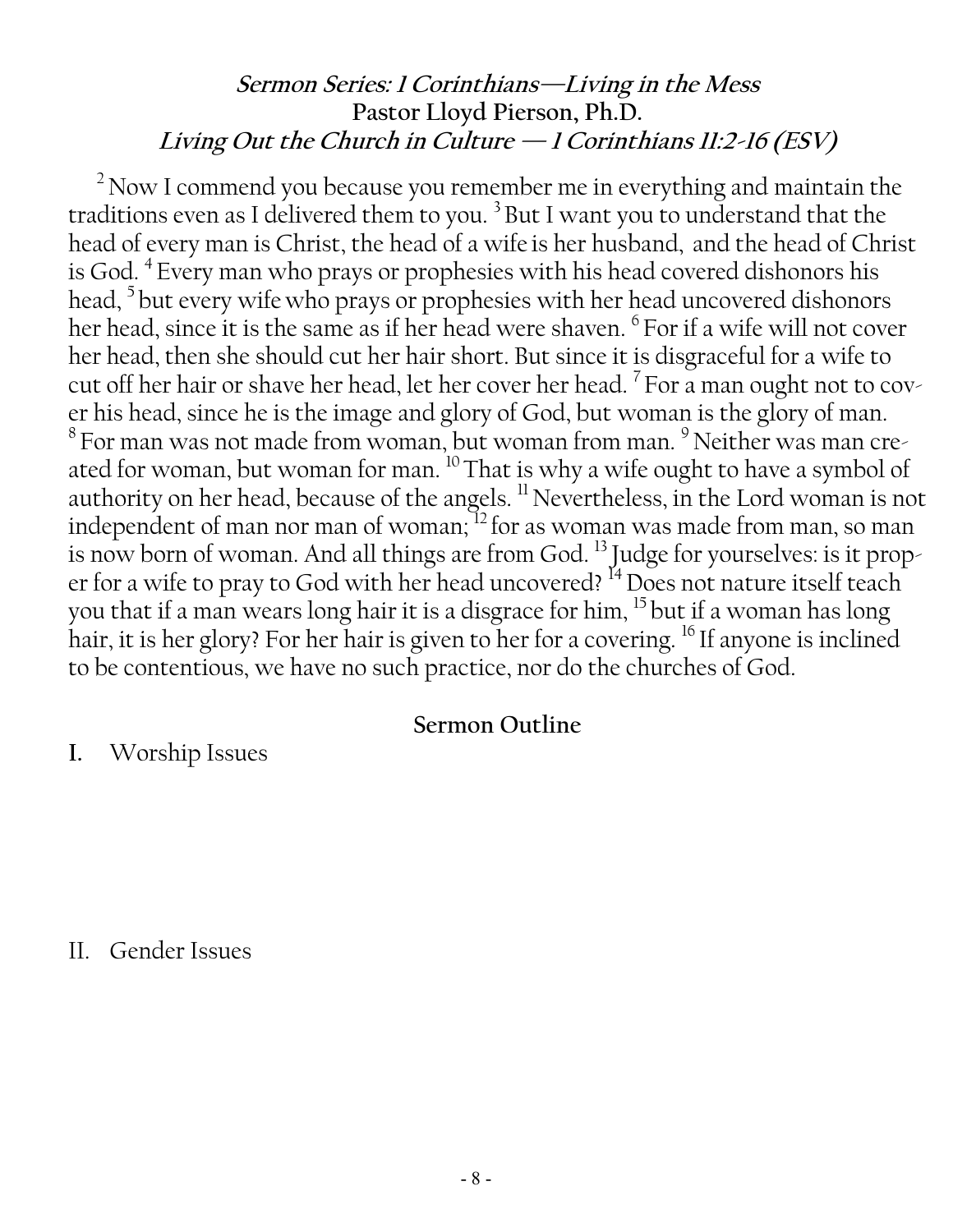## **Sermon Questions**

- 1. Why does Paul speak so strongly on the issues of the appropriateness of hair styles/head coverings for the church?
- 2. What is the danger of dismissing Paul's argument by saying that it was only relevant to  $1<sup>st</sup>$  century culture?
- 3. How might Christian practice that is too far removed from culture actually be a hindrance to the preaching of the gospel?
- 4. What does it mean for us to be transformers of culture without going back to a past era that has been idealized in Christian nostalgia?
- 5. How does the gospel continue to challenge all cultures in all times? Does this look the same?

# **Children's Question**

*It is hard to keep unchanging principles in world of change. How do we follow Jesus when our culture says we are going the wrong way?*

# **God**

#### **Consecrates Us Consecrate** means to make holy, to set apart. The Word of God does that for the lives of believers. Through the sermon, confessions of faith, and the offering we are sanctified for service to our Lord to joyfully offer up our lives

to him.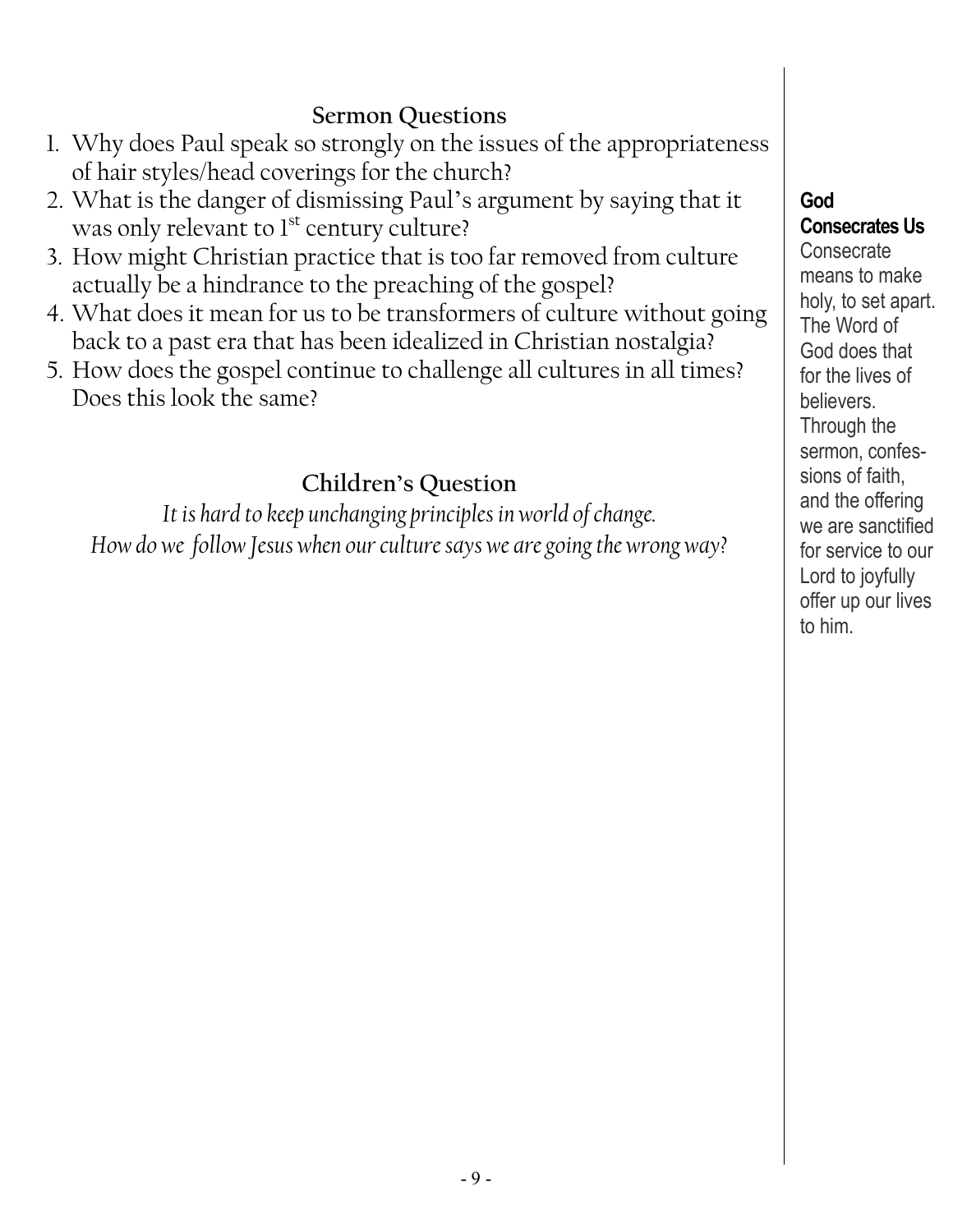## **\*IS HE WORTHY**

*(Women Lead – Men Echo)* Do you feel the world is broken? *(We do)* Do you feel the shadows deepen? *(We do)* But do you know that all the dark won't stop the light from getting through? *(We do)* Do you wish that you could see it all made new? *(We do)*

*(Men Lead – Women Echo)*

Is all creation groaning? *(It is)* Is a new creation coming? *(It is)* Is the glory of the Lord to be the light within our midst? *(It is)* Is it good that we remind ourselves of this? *(It is)*

*(All Together)*

Is anyone worthy? Is anyone whole? Is anyone able to break the seal and open the scroll? The Lion of Judah who conquered the grave He is David's root and the Lamb who died to ransom the slave Is He worthy? Is He worthy? Of all blessing and honor and glory, is He worthy of this? He is!

*(Women Lead – Men Echo)* Does the Father truly love us? *(He does)* Does the Spirit move among us? *(He does)* And does Jesus, our Messiah hold forever those He loves? *(He does)* Does our God intend to dwell again with us? *(He does)*

*(All Together)*

Is anyone worthy? Is anyone whole? Is anyone able to break the seal and open the scroll? The Lion of Judah who conquered the grave He is David's root and the Lamb who died to ransom the slave

From every people and tribe, every nation and tongue He has made us a kingdom and priests to God to reign with the Son Is He worthy? Is He worthy? Of all blessing and honor and glory Is He worthy? Is He worthy? Is He worthy of this? He is!

#### **God Communes with Us**

The Lord strengthens and nourishes our faith through a sacramental meal. Through Jesus, communion with God has been reestablished. The covenant has been renewed. The Lord's Supper is the gospel made visible for us and we share in it as the full community of God's people.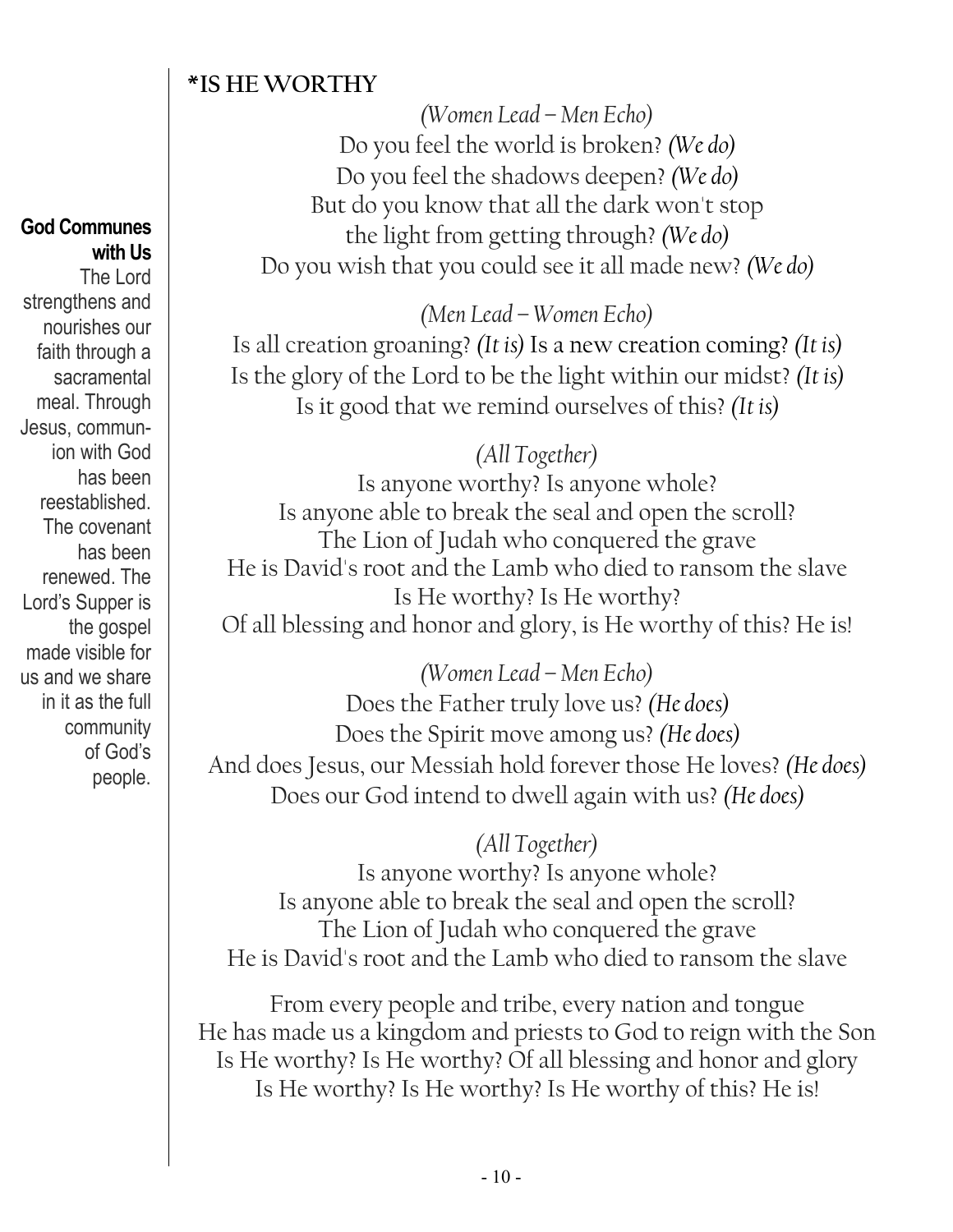## **CELEBRATION OF THE LORD'S SUPPER**

*Wine is located in the two outer rings; juice is located in the center ring.*

**PRAYER FOR THE CONGREGATION** *8:15 Elder Matt Riley —11 Tim Anderson*

# **\*ALL GLORY BE TO CHRIST** *-*

Should nothing of our efforts stand, no legacy survive Unless the Lord does raise the house, in vain its builders strive To you who boast tomorrow's gain, tell me what is your life A mist that vanishes at dawn, all glory be to Christ

> *(Chorus) All glory be to Christ our king, All glory be to Christ His rule and reign we'll ever sing, All glory be to Christ*

His will be done His kingdom come, on earth as is above Who is Himself our daily bread, praise Him the Lord of love Let living water satisfy, the thirsty without price We'll take a cup of kindness yet, all glory be to Christ *(Chorus)*

When on the day the great I Am, the faithful and the true The Lamb who was for sinners slain, is making all things new Behold our God shall live with us, and be our steadfast light And we shall e're his people be, all glory be to Christ *(Chorus)*

# **\*BENEDICTION**

*If you are in need of personal prayer, an elder is available up front after the service.*

#### **God Commissions Us**

Having been richly blessed by the Lord in our worship, we are sent forth as his ambassadors of reconciliation into the world. Our worship of God as his people now extends into our lives throughout the week. We are to offer ourselves as living sacrifices to him in all areas of our lives.

## **Leaders & Staff**

**Senior Pastor Lloyd Pierson, Ph.D. — Associate Pastor John Sackett** *Assistant Pastor (Youth):* Ben Melli *Music Director/Assistant:* Lisa Iddings/Laura Sackett *Refuge Director:* Sissy Hashley *Staff:* Kristin Bay, Hanni Hanson, Carlynn Stahlberg, Kelly Brown *Elders:* Tim Anderson*,* Tom Jentz, Trent Neumann, Don Olmsted, Matt Riley, Micah Tinkham *Deacons:* Terry Falk, Kyle Hanson, Micah Hill, Ryan Petersen, Mike Stahlberg, Bruce Tulloch, Phil Van Duyne

To be added to church enews and prayer lists, please contact us at office@faithcov.com. *For more about Faith Covenant and the Presbyterian Church in America, go to faithcov.com.*